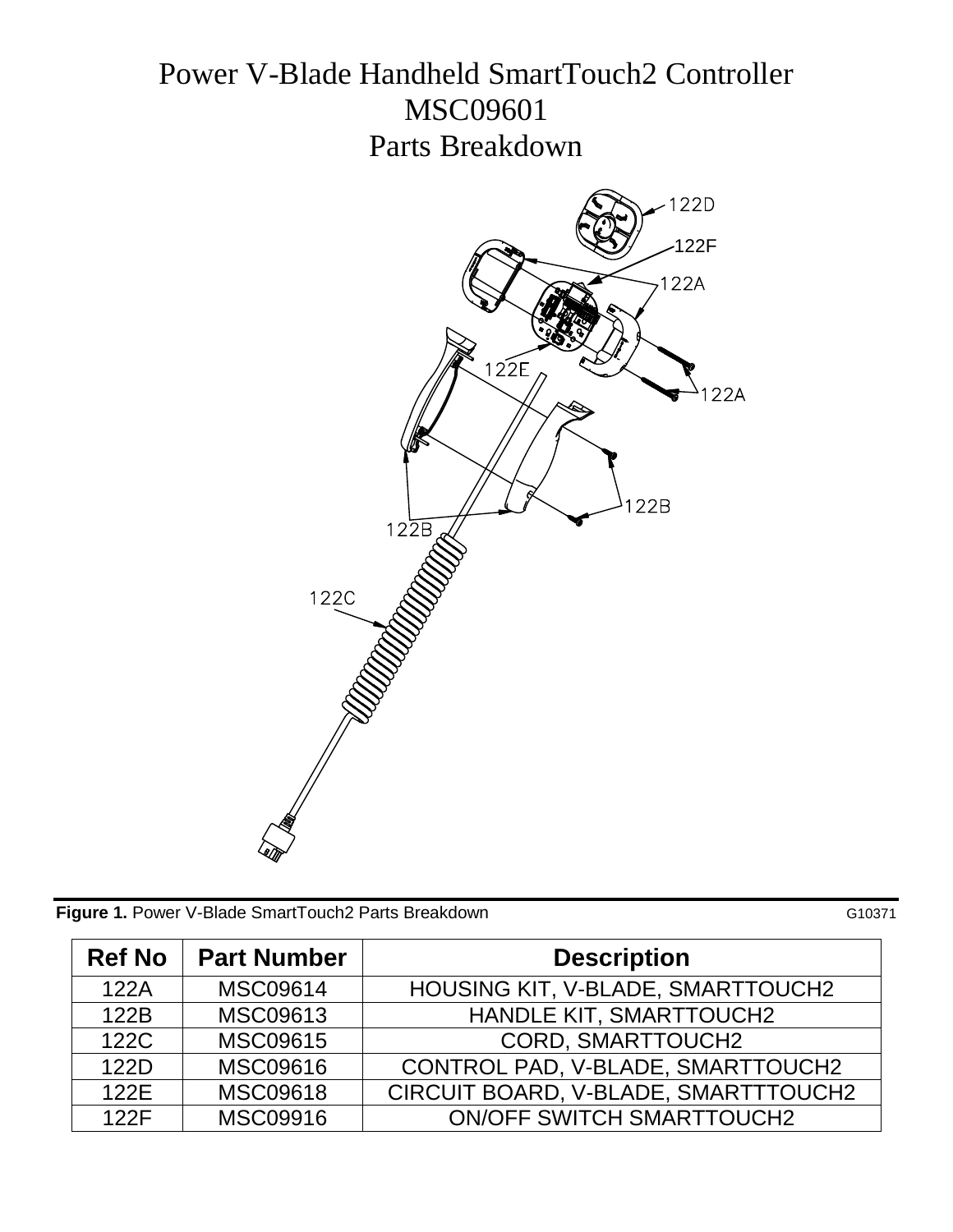## **SmartTouch***2***TM Control Operating Instructions**



**Figure 7.** Power-V Control Instructions G10365

**ON/OFF:** Push the ON/OFF switch to the left ON position to turn the control on. Green LED indicators will light up on the control. Push the ON/OFF switch to the right OFF position to turn the control off.

**RAISE:** To raise the blade of the plow, quickly press the center button upward twice. You can also press and hold the center button upward until the blade is fully raised.

**LOWER:** To lower the blade of the plow, quickly push the center button downward twice. You can also press and hold the center button downward until the blade is fully lowered.

**FLOAT:** The plow will automatically activate the FLOAT feature when the center button is quickly pressed downward twice. (The center LED indicator will turn RED). You can also press and hold the center button downward for 2 seconds. (The center LED indicator will turn RED). Press the raise button to turn the FLOAT function off.

**"What Is FLOAT?":** The FLOAT feature allows the plow blade to follow the contour of the ground. Press the raise button to turn FLOAT function off.

**Note:** The control MUST be in FLOAT to use SmartHitch*2*TM to attach or detach the snowplow.

**ANGLE LEFT:** To plow snow to the left, press and hold the left wing out and left wing in buttons simultaneously until the blades are fully angled.

**ANGLE RIGHT:** To plow snow to the right, press and hold the right wing out and right wing in buttons simultaneously until the blades are fully angled.

**VEE:** To create the Vee shape with the plow blades, press both the left wing in and right wing in buttons simultaneously until the blades are fully retracted.

**SCOOP:** To create the Scoop shape with the plow, press both the left wing out and right wing out buttons simultaneously until the blades are fully extended.

**Note:** The control should be turned off when not in use. It can then be unplugged and stored.

**SLEEP mode:** If the controller is ON but not used for 20 minutes, the automatic SLEEP mode will be activated. The controller LED lights will flash green and red when the controller is in SLEEP mode. Turn the controller OFF to deactivate SLEEP mode.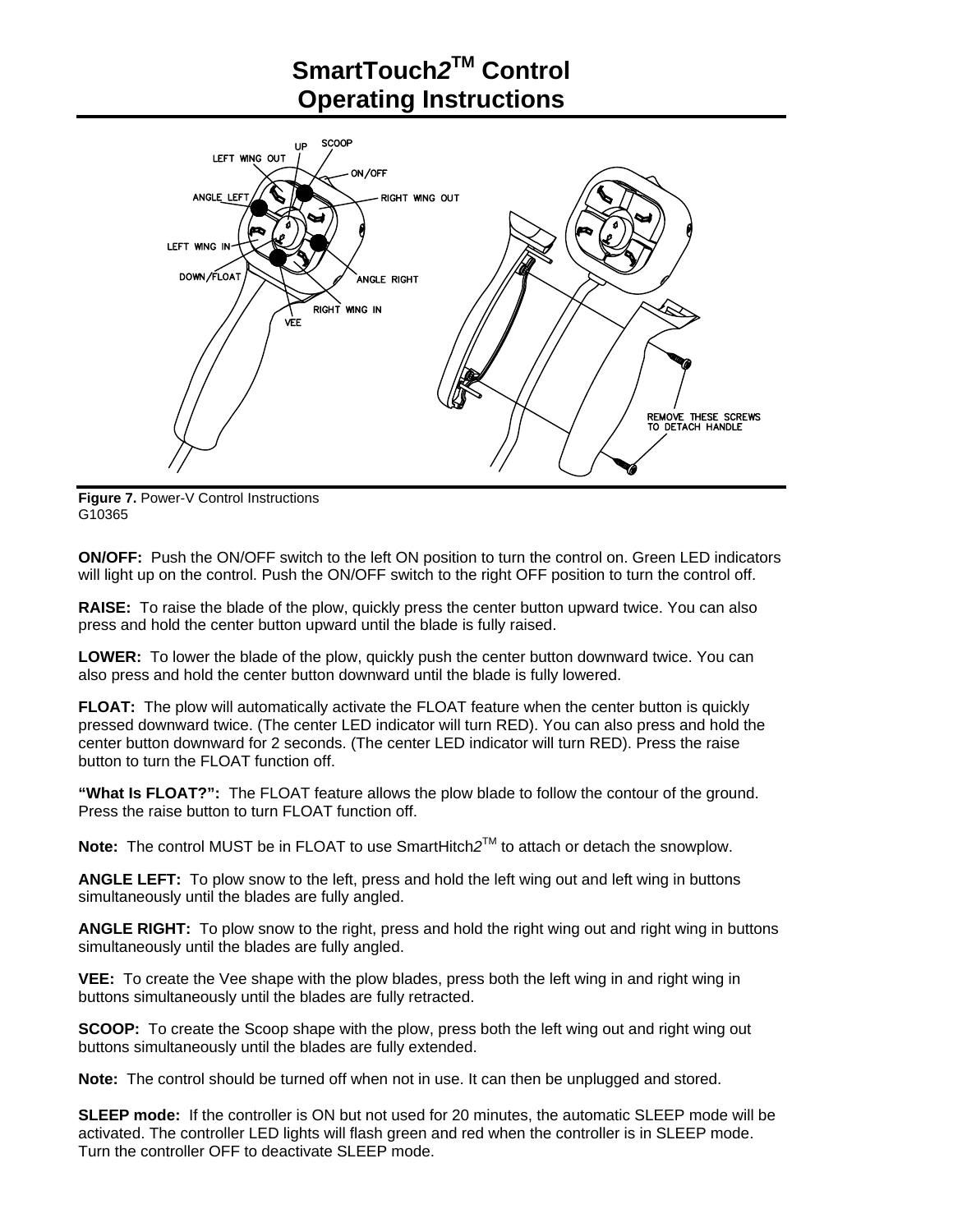### **SmartTouch***2***TM Control Swivel Mount Kit Mounting Instructions**



**Figure 8.** SmartTouch*2*TM Mounting Hardware G10311

- 1. Remove the Swivel Mount and Tab from the **MSC05058** Swivel Mount Kit.
- 2. Use the enclosed alcohol wipe to clean a spot on the vehicle interior where you want to place the SmartTouch2<sup>™</sup>Control. Wipe dry immediately with a cloth or paper towel.
- 3. Do not apply when the surface temperatures are lower than +60˚F (Working temperature range of the adhesive is -40˚F to +200˚F).
- 4. Peel off the paper backing on one side of the adhesive and apply to Swivel Mount. Apply maximum pressure to all areas.
- 5. Apply the Swivel Mount onto the spot of the interior that was just cleaned. (MAKE SURE IT IS IN THE CORRECT PLACE) Once it is placed it cannot be removed without destroying the adhesive.
- 6. Clean the back of the SmartTouch*2*TM Control with the alcohol wipe.
- 7. Peel off adhesive backing of tape, apply to Tab, and press firmly.
- 8. Remove remaining backing and apply the Tab to the back of the SmartTouch*2*TM Control. Apply pressure for 30 seconds.

#### **NOTICE**

After attaching the Swivel Mount, let it sit unused for 72 hours before attaching the SmartTouch2<sup>TM</sup> Control to allow the adhesive to bond to the surface and insure secure mounting.

9. Place SmartTouch2<sup>™</sup> Control on the Swivel Mount.

**Note:** Other mounting options are available. Contact your BOSS Snowplow dealer for more information.